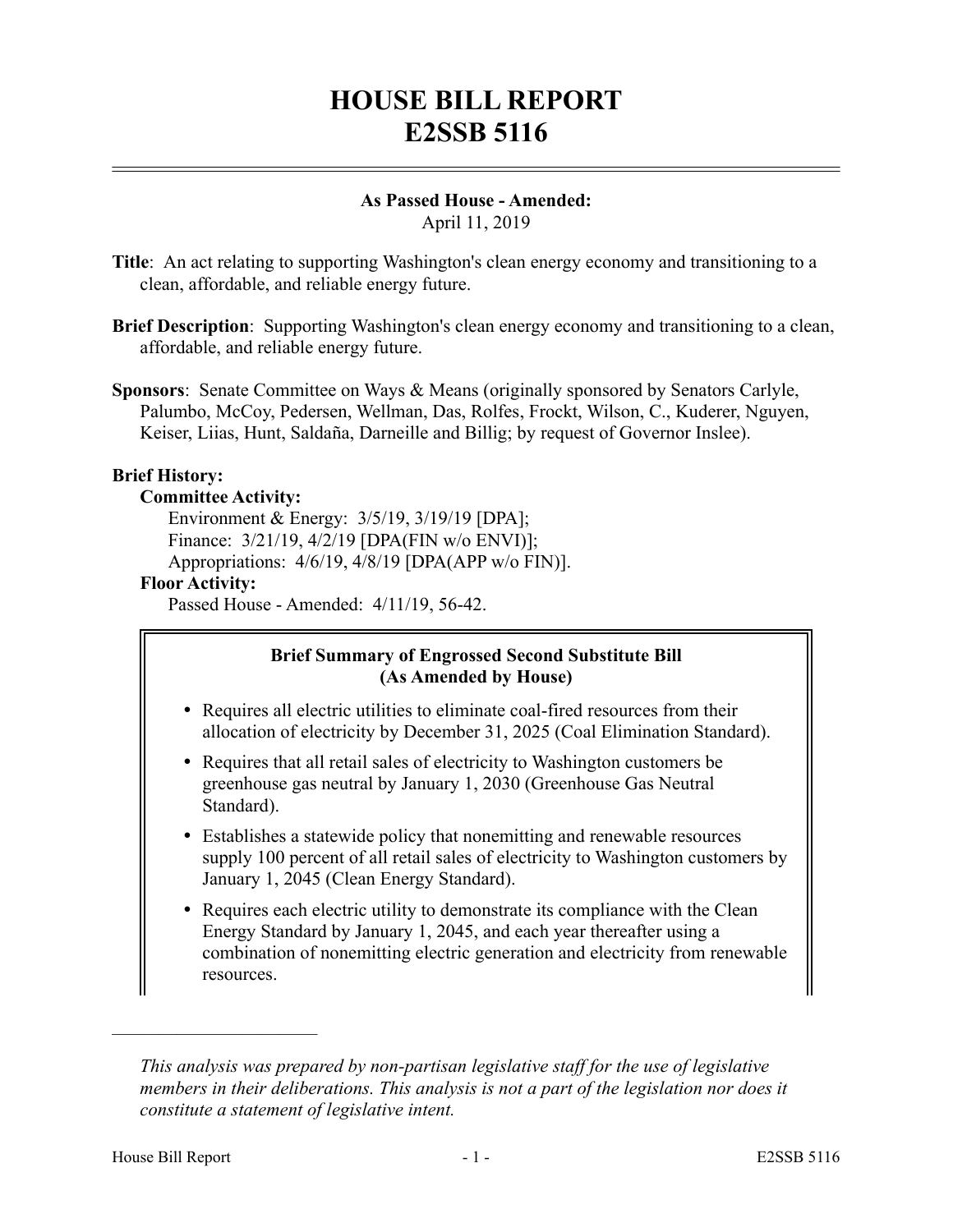- Establishes an administrative penalty of \$100 per megawatt-hour of electric generation, multiplied by certain source-specific multipliers, for noncompliance with the Coal Elimination Standard or Greenhouse Gas Neutral Standard.
- Extends the expiration date for a sales and use tax exemption for certain alternative energy machinery and equipment from January 1, 2020, to January 1, 2030.
- Reinstates an expired sales and use tax exemption for solar energy systems smaller than 500 kilowatts AC in size.
- Amends the Energy Independence Act.

# **HOUSE COMMITTEE ON ENVIRONMENT & ENERGY**

**Majority Report**: Do pass as amended. Signed by 7 members: Representatives Fitzgibbon, Chair; Lekanoff, Vice Chair; Doglio, Fey, Mead, Peterson and Shewmake.

**Minority Report**: Do not pass. Signed by 3 members: Representatives Shea, Ranking Minority Member; Dye, Assistant Ranking Minority Member; Boehnke.

**Minority Report**: Without recommendation. Signed by 1 member: Representative DeBolt.

**Staff**: Nikkole Hughes (786-7156).

# **HOUSE COMMITTEE ON FINANCE**

**Majority Report**: Do pass as amended by Committee on Finance and without amendment by Committee on Environment & Energy. Signed by 8 members: Representatives Tarleton, Chair; Walen, Vice Chair; Chapman, Frame, Macri, Orwall, Springer and Wylie.

**Minority Report**: Do not pass. Signed by 4 members: Representatives Orcutt, Ranking Minority Member; Young, Assistant Ranking Minority Member; Stokesbary and Vick.

**Staff**: Richelle Geiger (786-7139).

# **HOUSE COMMITTEE ON APPROPRIATIONS**

**Majority Report**: Do pass as amended by Committee on Appropriations and without amendment by Committee on Finance. Signed by 19 members: Representatives Ormsby, Chair; Bergquist, 2nd Vice Chair; Robinson, 1st Vice Chair; Cody, Dolan, Fitzgibbon, Hansen, Hudgins, Jinkins, Macri, Pettigrew, Pollet, Ryu, Senn, Springer, Stanford, Sullivan, Tarleton and Tharinger.

**Minority Report**: Do not pass. Signed by 13 members: Representatives Stokesbary, Ranking Minority Member; MacEwen, Assistant Ranking Minority Member; Rude, Assistant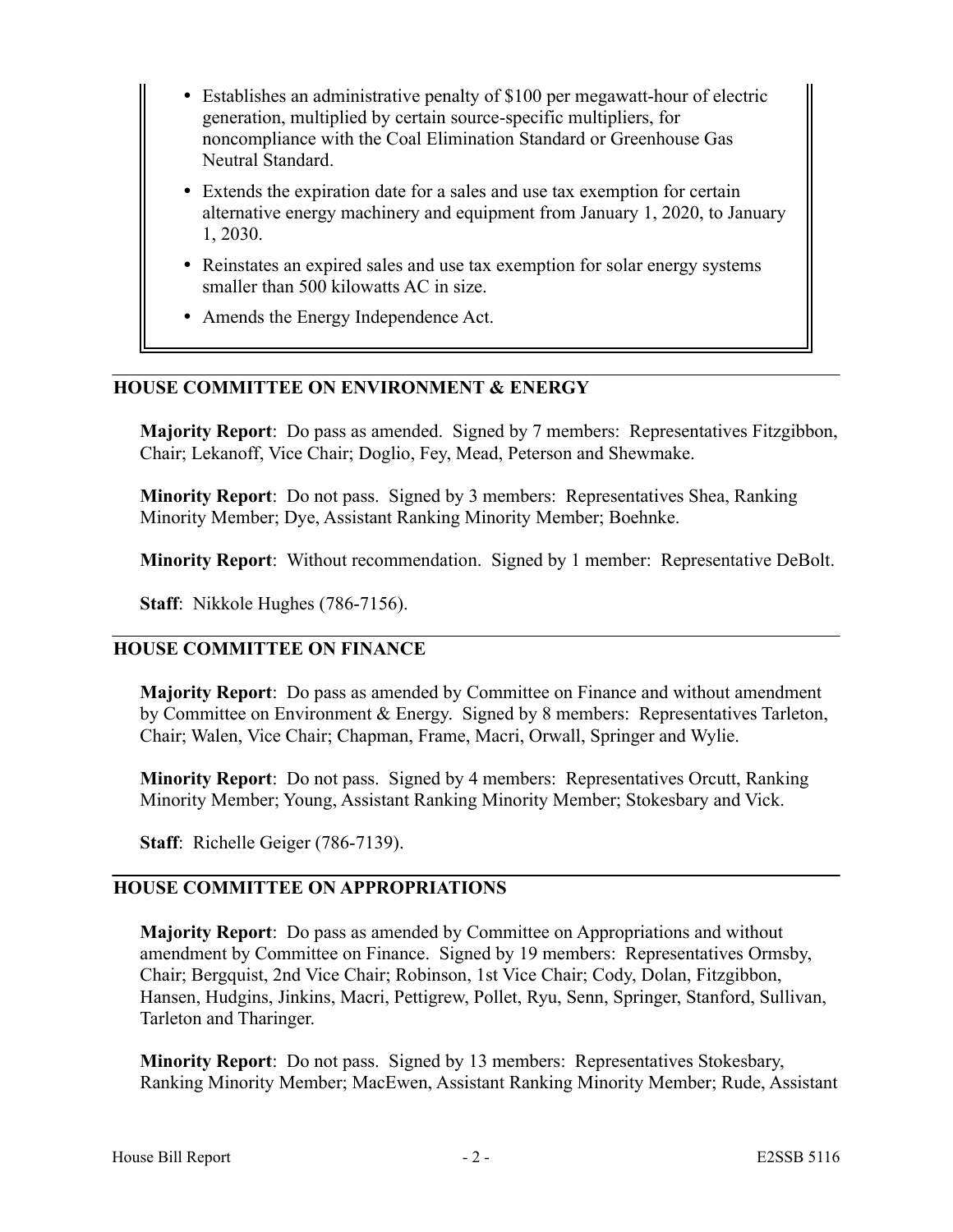Ranking Minority Member; Caldier, Chandler, Dye, Hoff, Kraft, Mosbrucker, Schmick, Steele, Sutherland and Ybarra.

# **Staff**: Meghan Morris (786-7119).

# **Background**:

# The Energy Independence Act.

The Energy Independence Act (EIA) was approved by voters in 2006. The EIA requires an electric utility with more than 25,000 customers to meet targets for energy conservation and to meet a certain percent of its annual load with eligible renewable resources. Utilities that must comply with the EIA are called "qualifying utilities."

# Greenhouse Gas Emissions Performance Standard.

A state greenhouse gas emissions performance standard exists for all baseload electric generation for which electric utilities enter into long-term financial commitments. "Baseload electric generation" means electric generation from a power plant that is designed and intended to provide electricity at an annualized plant capacity factor of at least 60 percent. To meet the standard, electric generation must meet the lower of:

- 1,100 pounds of greenhouse gases per megawatt-hour (MWh); or
- the average available greenhouse gas emissions output as determined by the Department of Commerce (Commerce), which was recently lowered to 925 pounds per MWh from 970 pounds per MWh (WAC 194-26-020).

This standard does not apply to long-term financial commitments with the Bonneville Power Administration (BPA), electric generation facilities powered exclusively by renewable resources, or electric generation facilities powered by nuclear energy.

In order to update the standard, Commerce must conduct a survey every five years of new combined-cycle natural gas turbines commercially available and offered for sale by manufacturers in the United States.

# Carbon Dioxide Mitigation.

Fossil-fueled thermal power plants with a generating capacity of 25 megawatts (MW) or greater must provide mitigation for 20 percent of the carbon dioxide emissions produced by the plant over a period of 30 years. This requirement applies to new power plants seeking site certification with the Energy Facility Site Evaluation Council or an order of approval after July 1, 2004, and to existing plants that increase the production of carbon dioxide emissions by 15 percent or more.

An applicant for a natural gas-fired power plant to be constructed in a county with a coalfired power plant subject to the greenhouse gas emissions performance standard is exempt from the carbon dioxide mitigation requirement if the application is filed before December 31, 2025.

# In-State Coal-Fired Electric Generation Facility.

The only coal-fired electric generation facility located in the state is the TransAlta coal plant in Centralia, Washington. In 2011 the state entered into a memorandum of agreement with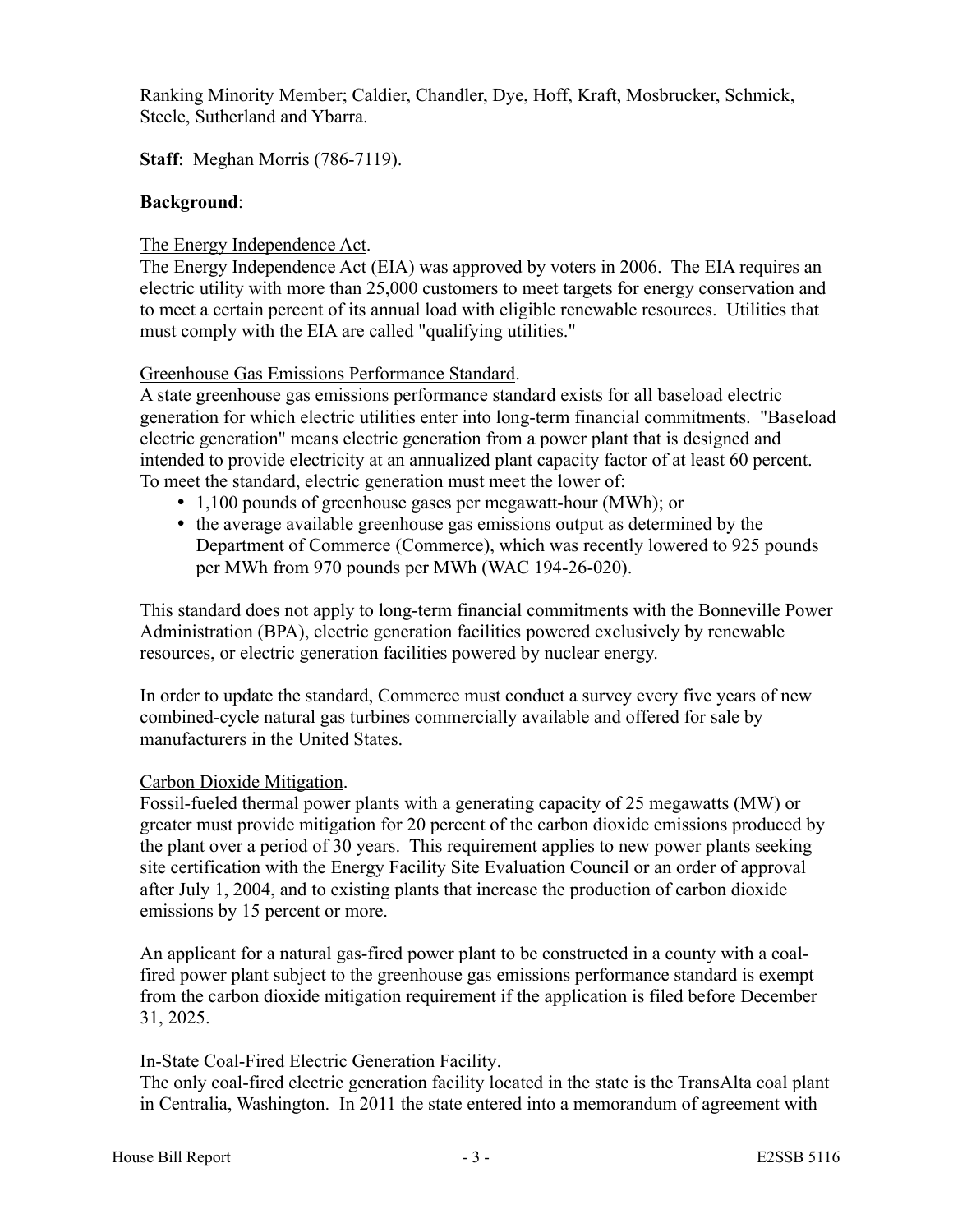TransAlta to transition the coal-fired units away from coal, with one unit shutting down in 2020 and the second unit by December 31, 2025.

# Transition of Eligible Coal Units.

The Utilities and Transportation Commission (UTC) is authorized to, after conducting an adjudicative proceeding, allow an investor-owned utility (IOU) to place regulatory liabilities into a retirement account to cover decommissioning and remediation costs of eligible coal units that commenced operation before January 1, 1980.

An "eligible coal plant" means a coal-fired electric generation facility that:

- had two or fewer generating units as of January 1, 1980, and four generating units as of January 1, 2016;
- has multiple owners; and
- serves retail customers in Washington with a portion of its load.

An "eligible coal unit" is any generating unit of an eligible coal plant.

Regulatory liabilities in a retirement account must:

- not be used for any purpose other than to fund and recover prudently incurred decommissioning and remediation costs for eligible coal units;
- not be reduced, altered, impaired, or limited from the date of the UTC's approval until all costs are recovered or paid in full; and
- provide that remaining funds in the retirement account be returned to the IOU's customers.

# Energy Resource Plans.

Each electric utility must develop a resource plan. Utilities with 25,000 or more customers that are not fully served by the BPA must develop Integrated Resource Plans (IRPs).

An IRP must, at a minimum, include:

- a range of forecasts, for at least the next 10 years, of projected customer demand;
- an assessment of commercially available conservation and efficiency resources;
- an assessment of commercially available, utility-scale renewable and nonrenewable generating technologies, including a comparison of the benefits and risks of purchasing power or building new resources;
- a comparative evaluation of renewable and nonrenewable generating resources;
- an assessment of methods, commercially available technologies, or facilities for integrating renewable resources and addressing overgeneration events;
- the integration of the demand forecasts and resource evaluations into a long-range assessment describing the mix of supply-side generating resources and conservation and efficiency resources that will meet current and projected needs, including mitigating overgeneration events, at the lowest reasonable cost and risk to the utility and its ratepayers; and
- a short-term plan identifying the specific actions to be taken by the utility consistent with the long-range IRP.

Utilities with fewer than 25,000 customers or that are fully served BPA customers must complete a less-detailed Resource Plan. This Resource Plan must estimate loads for the next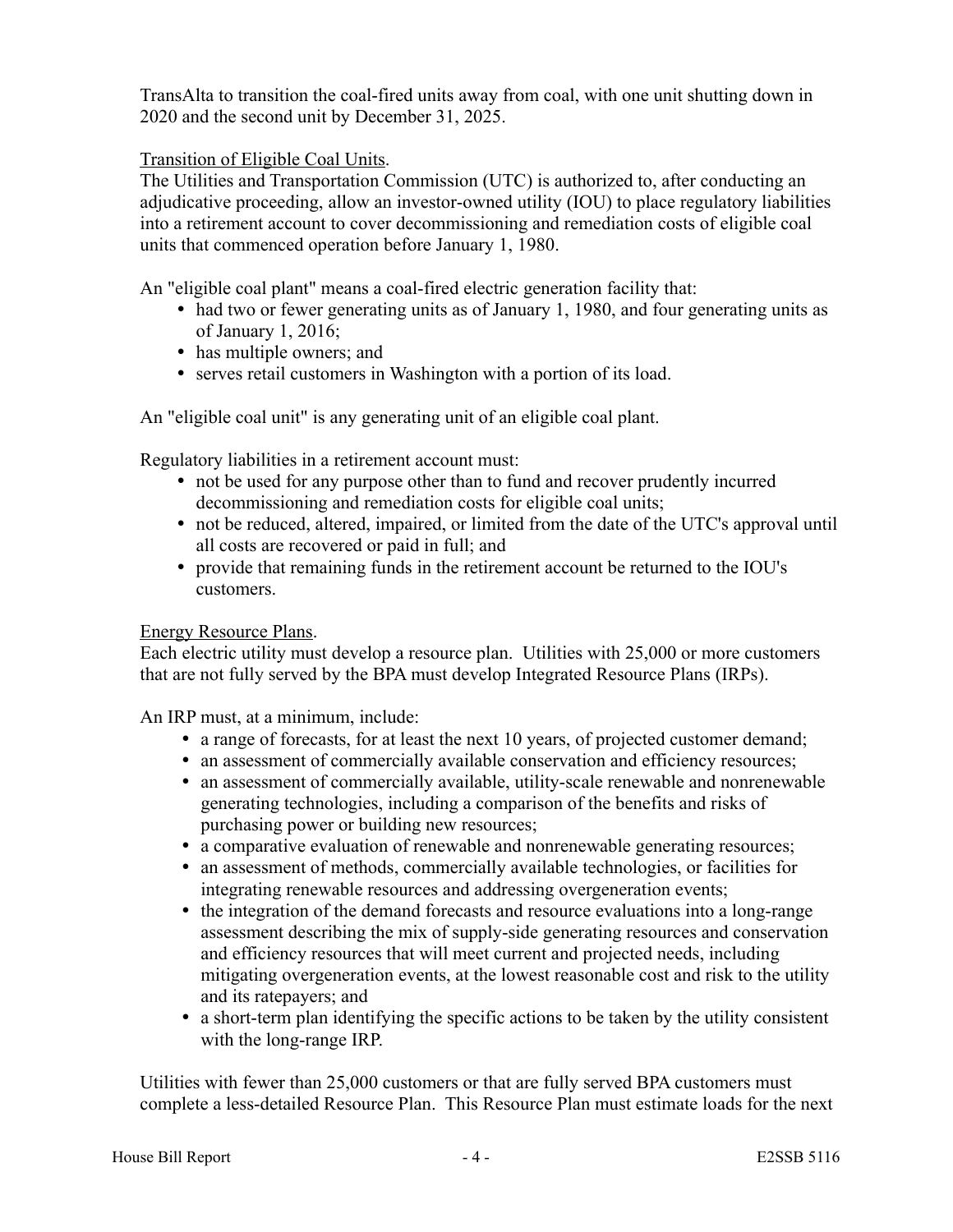five to 10 years, enumerate the resources that will be maintained or acquired to serve those loads, and explain why those resources were chosen.

## **Summary of Amended Bill**:

#### Coal Elimination Standard.

On or before December 31, 2025, each electric utility must eliminate coal-fired resources from its allocation of electricity. This does not include costs associated with decommissioning and remediation of these facilities.

For the purposes of the Coal Elimination Standard, "coal-fired resource" does not include:

- an electric generating facility that is subject to an obligation to meet the state's Greenhouse Gas Emissions Performance Standard; or
- an electric generation facility that is included as part of certain limited duration wholesale power purchases.

The Utilities and Transportation Commission (UTC) must allow in electric rates all decommissioning and remediation costs prudently incurred by an investor-owned utility for a coal-fired facility and accelerate depreciation schedules for any coal-fired resource owned by an investor-owned utility by December 31, 2025. The UTC is authorized to accelerate the depreciation schedule for any qualified transmission line owned by an investor-owned utility when the UTC finds that the qualified transmission line is no longer used and useful and that there is no reasonable likelihood that the qualified transmission line will be utilized in the future.

The UTC must allow in rates, directly or indirectly, amounts on an investor-owned utility's books of account that the UTC finds represent prudently incurred undepreciated investment in a fossil fuel generating resource that has been retired from service when:

- the retirement is due to ordinary wear and tear, casualties, acts of God, acts of governmental authority, inability to procure or use fuel, termination or expiration of any ownership, or a operation agreement affecting such a fossil fuel generating resource; or
- the UTC finds that the retirement is in the public interest.

# Greenhouse Gas Neutral Standard.

It is the policy of the state that all retail sales of electricity to Washington retail electric customers be greenhouse gas neutral by January 1, 2030. For the four-year compliance period beginning January 1, 2030, and for each multiyear compliance period thereafter through December 31, 2044, an electric utility must demonstrate its compliance with this standard using a combination of nonemitting electric generation and electricity from renewable resources or alternative compliance options.

To achieve compliance, an electric utility must:

- pursue all cost-effective, reliable, and feasible conservation and efficiency resources to reduce or manage retail electric load; and
- use electricity from renewable resources and nonemitting electric generation in an amount equal to 100 percent of the utility's retail electric loads over each multiyear compliance period.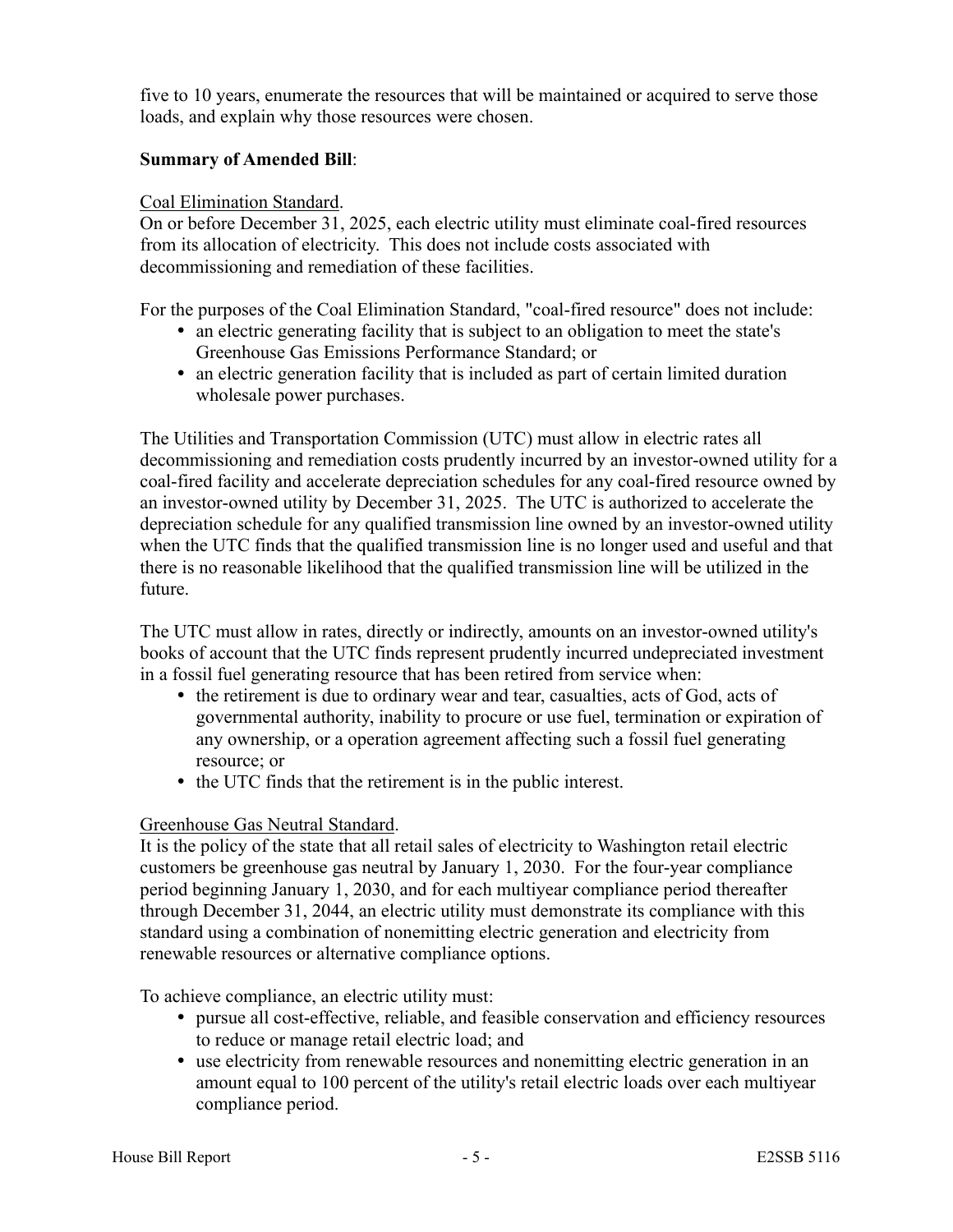An electric utility must achieve compliance with the Greenhouse Gas Neutral Standard for the following compliance periods:

- January 1, 2030, through December 31, 2033;
- January 1, 2034, through December 31, 2037;
- January 1, 2038, through December 31, 2041; and
- January 1, 2042, through December 31, 2044.

Through December 31, 2044, an electric utility may satisfy up to 20 percent of its compliance obligation with an alternative compliance option. An alternative compliance option may include any combination of the following:

- making an alternative compliance payment;
- using unbundled renewable energy credits, provided that there is no double counting of any nonpower attributes associated with renewable energy credits within Washington or programs in other jurisdictions, as follows:
	- unbundled renewable energy credits produced from eligible renewable resources, as defined under the Energy Independence Act (EIA), which may be used by the electric utility for compliance with both the EIA and the Greenhouse Gas Neutral Standard; and
	- unbundled renewable energy credits, other than those used for compliance with the EIA, that represent electricity generated within the applicable compliance period under the Greenhouse Gas Neutral Standard;
- investing in energy transformation projects, including additional conservation and efficiency resources beyond what is otherwise required under the Greenhouse Gas Neutral Standard; or
- using electricity from an energy recovery facility that uses municipal solid waste as the principal fuel source, where the facility was constructed prior to 1992 and the facility is operated in compliance with federal and state air quality standards.

Investments in energy transformation projects used to satisfy an alternative compliance option must use criteria to be developed by the Department of Ecology (Ecology) and must demonstrate certain quality standards. Energy transformation projects must be associated with the consumption of energy in Washington and must not create a new use of fossil fuels in Washington that results in a net increase of fossil fuel usage.

# Clean Energy Standard.

It is the policy of the state that nonemitting electric generation and electricity from renewable resources supply 100 percent of all sales of electricity to Washington retail electric customers by January 1, 2045. By January 1, 2045, and each year thereafter, each electric utility must demonstrate its compliance with this standard using a combination of nonemitting electric generation and electricity from renewable resources.

Each electric utility must incorporate this policy into all relevant planning and resource acquisition practices, including, but not limited to:

- resource planning;
- the construction or acquisition of property, including electric generating facilities; and
- the provision of electricity service to retail electric customers.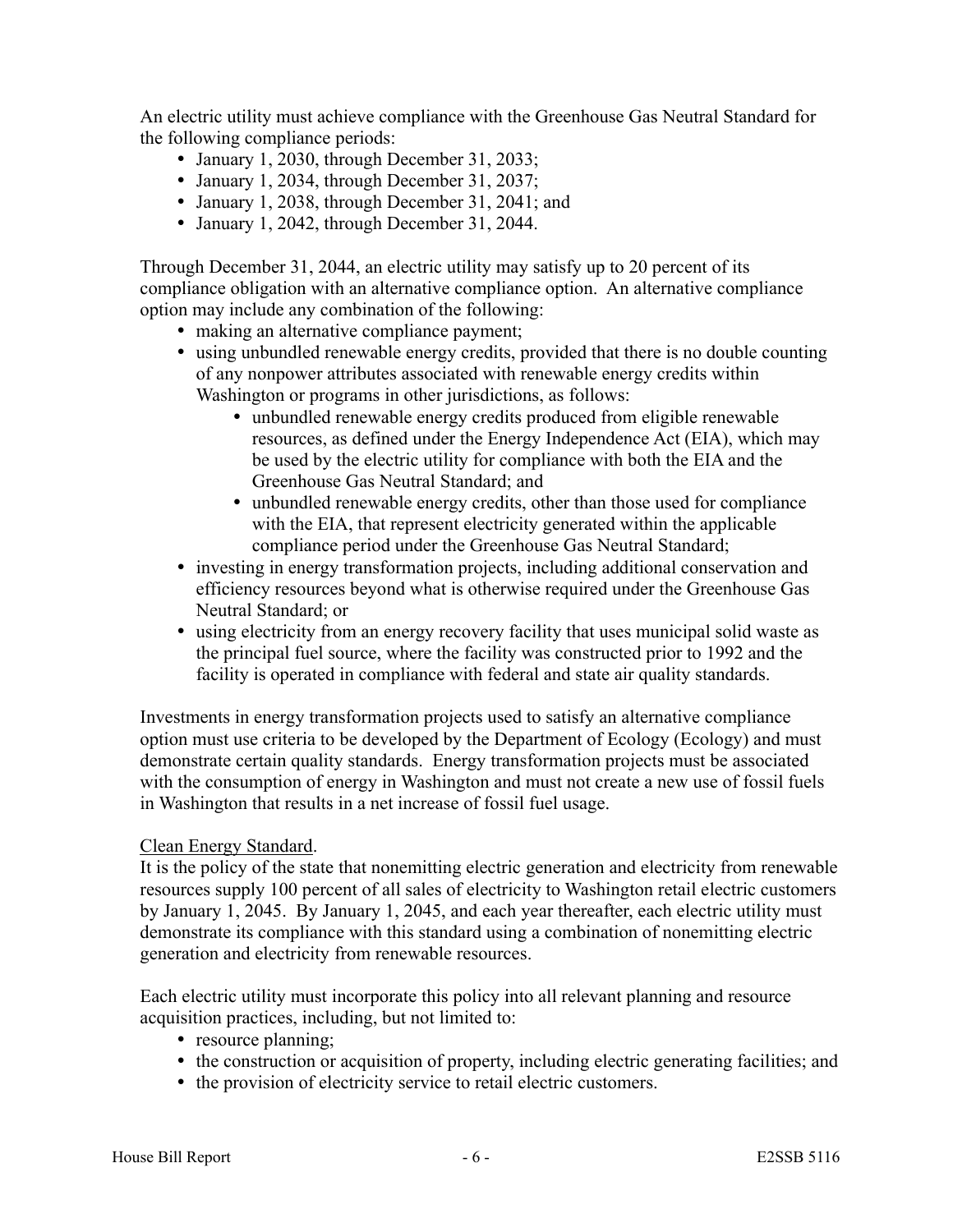In planning to meet projected demand, an electric utility must, consistent with any applicable requirements under the EIA, pursue all cost-effective, reliable, and feasible conservation and efficiency resources, and demand response. In making new investments, an electric utility must, to the maximum extent feasible:

- achieve targets at the lowest reasonable cost, while considering risk;
- consider acquisition of existing renewable resources; and
- in the acquisition of newly constructed resources, rely on renewable resources and energy storage.

The UTC, Department of Commerce (Commerce), Energy Facility Site Evaluation Council, Ecology, and all other state agencies must incorporate the Clean Energy Policy into all relevant planning.

Hydroelectric Generation and Purchases from the Bonneville Power Administration. In complying with the Greenhouse Gas Neutral Standard and Clean Energy Standard, an electric utility may not use hydroelectric generation that requires new diversions, new impoundments, new bypass reaches, or expansion of existing reservoirs, unless otherwise required for the operation of a pumped storage facility. An electric utility that owns and operates hydroelectric generating facilities, or the owner of a hydroelectric generating facility whose energy output is marketed by the Bonneville Power Administration (BPA), may make efficiency or other requirements to its existing hydroelectric generating facilities and may install hydroelectric generation in pipes, culverts, irrigation canals, and other manmade waterways.

Nothing in the Greenhouse Gas Neutral Standard or Clean Energy Policy prohibits an electric utility from purchasing or exchanging power from the BPA.

#### Market Customers.

Customers who become market customers after the effective date of this act must comply with the obligations of the Greenhouse Gas Neutral Standard and the Clean Energy Standard. A market customer that purchases electricity exclusively from carbon-free resources and eligible renewable resources, as defined under the EIA as of January 1, 2019, pursuant to a special contract with an investor-owned utility, is subject to the requirements of that contract and not to the Greenhouse Gas Neutral Standard or Clean Energy Standard.

# Clean Energy Implementation Plans and Incremental Cost Caps.

By January 1, 2022, and every four years thereafter, each electric utility must develop a fouryear Clean Energy Implementation Plan (CEIP) for the Greenhouse Gas Neutral Standard and the Clean Energy Standard and establish interim targets for meeting the standards. The CEIP must identify specific actions to be taken by the electric utility over the next four years, consistent with the utility's long-range resource plan and resource adequacy requirements, to meet the Greenhouse Gas Neutral Standard, the Clean Energy Standard, and the utility's interim targets.

An investor-owned utility must be considered to be in compliance with the Greenhouse Gas Neutral Standard and the Clean Energy Standard if, over the four-year compliance period, the average annual incremental cost of meeting the standards or the utility's interim targets equals a 2-percent increase of the investor-owned utility's weather-adjusted sales revenue to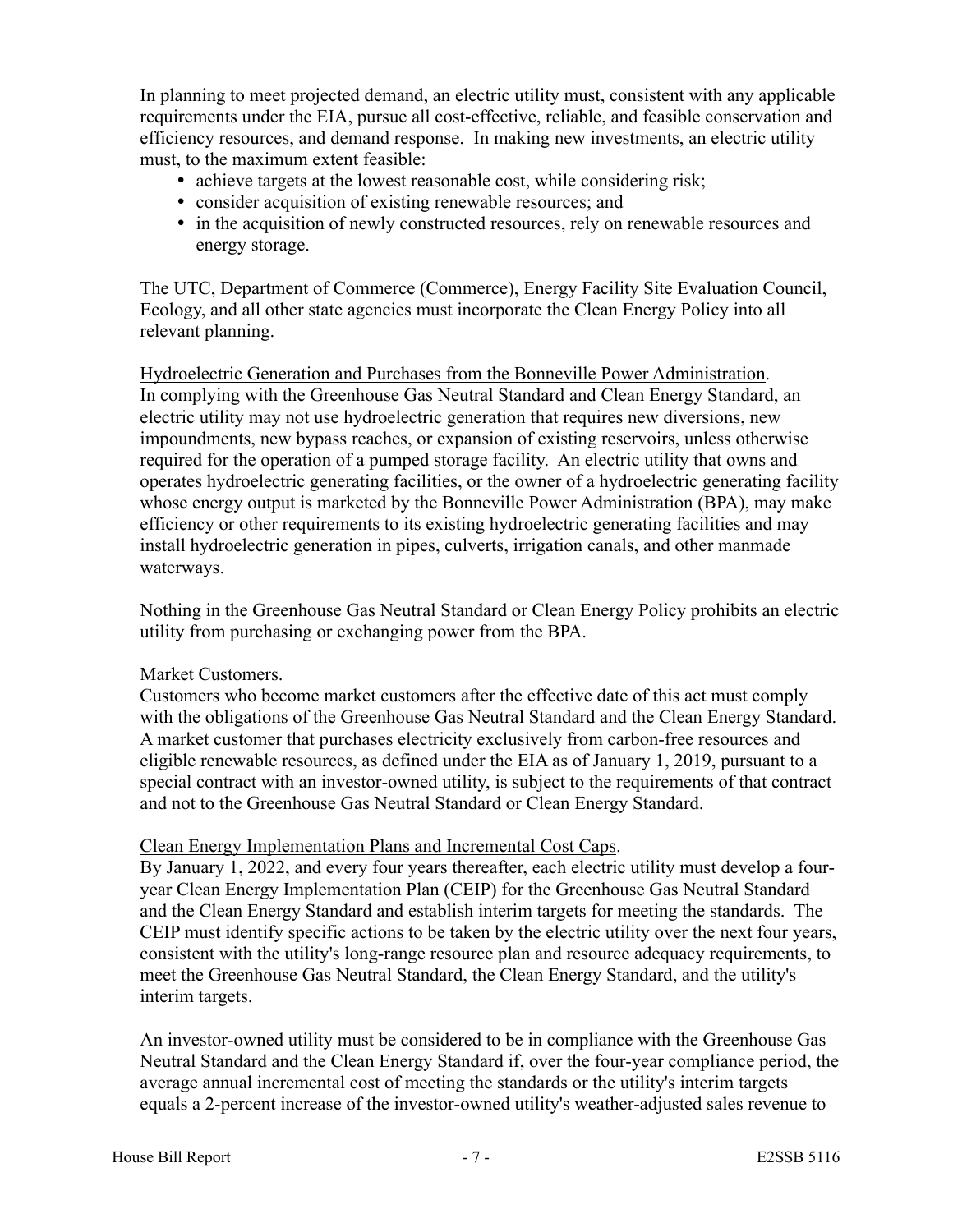customers for electric operations above the previous year, as reported in its most recent basis report to the UTC. All costs included in the determination of cost impact must be directly attributable to actions necessary to comply with the standards.

A consumer-owned utility must be considered to be in compliance with the Greenhouse Gas Neutral Standard and the Clean Energy Standard if, over the four-year compliance period, the average annual incremental cost of meeting the standards or the utility's interim targets meets, but does not exceed, a 2-percent increase of the consumer-owned utility's retail revenue requirement above the previous year. All costs included in the determination of cost impact must be directly attributable to actions necessary to comply with the standards.

The UTC, for investor-owned utilities, and Commerce, for consumer-owned utilities, must adopt rules establishing the methodology for calculating the incremental cost of compliance, as compared to the cost of an alternative lowest reasonable cost portfolio of investments that are reasonably available.

## Early Action Compliance Credits.

A multistate electric utility with fewer than 250,000 customers in Washington may apply the total amount of MWhs of coal-fired resources eliminated from the utility's allocation of electricity before December 31, 2025, as an equivalent amount of MWhs of nonemitting electric generation or electricity from renewable resources required to comply with the Greenhouse Gas Neutral Standard. The utility must demonstrate that for every MWh of early action credit there is a real, permanent reduction in greenhouse gas emissions in the Western Interconnection directly associated with that credit. A multistate electric utility must request to use early compliance credits in its CEIP. The multistate electric utility must specify in its CEIP the compliance years to which the early action compliance credit will apply, but in no event may the multistate electric utility use the early action compliance credits beyond 2035.

The UTC must establish conditions for use of early action compliance credits, including a determination of whether action constitutes early action, before the multistate electric utility's use of early action compliance credits in a CEIP.

# Administrative Penalty and Temporary Exemptions.

An electric utility or affected market customer that fails to comply with the Coal Elimination Standard or Greenhouse Gas Neutral Standard must pay an administrative penalty in the amount of \$100, times the following multipliers, for each MWh of electric generation used to meet load that is not electricity from a renewable resource or nonemitting electric generation:

- 1.5 for coal-fired resources;
- 0.84 for gas-fired peaking power plants; and
- 0.60 for gas-fired combined-cycle power plants.

Beginning in 2027, this penalty must be adjusted on a biennial basis according to the rate of change of inflation. Beginning in 2040, the UTC may by rule increase this penalty for investor-owned utilities if the UTC determines that doing so will accelerate utilities' compliance with the standards and that doing so is in the public interest.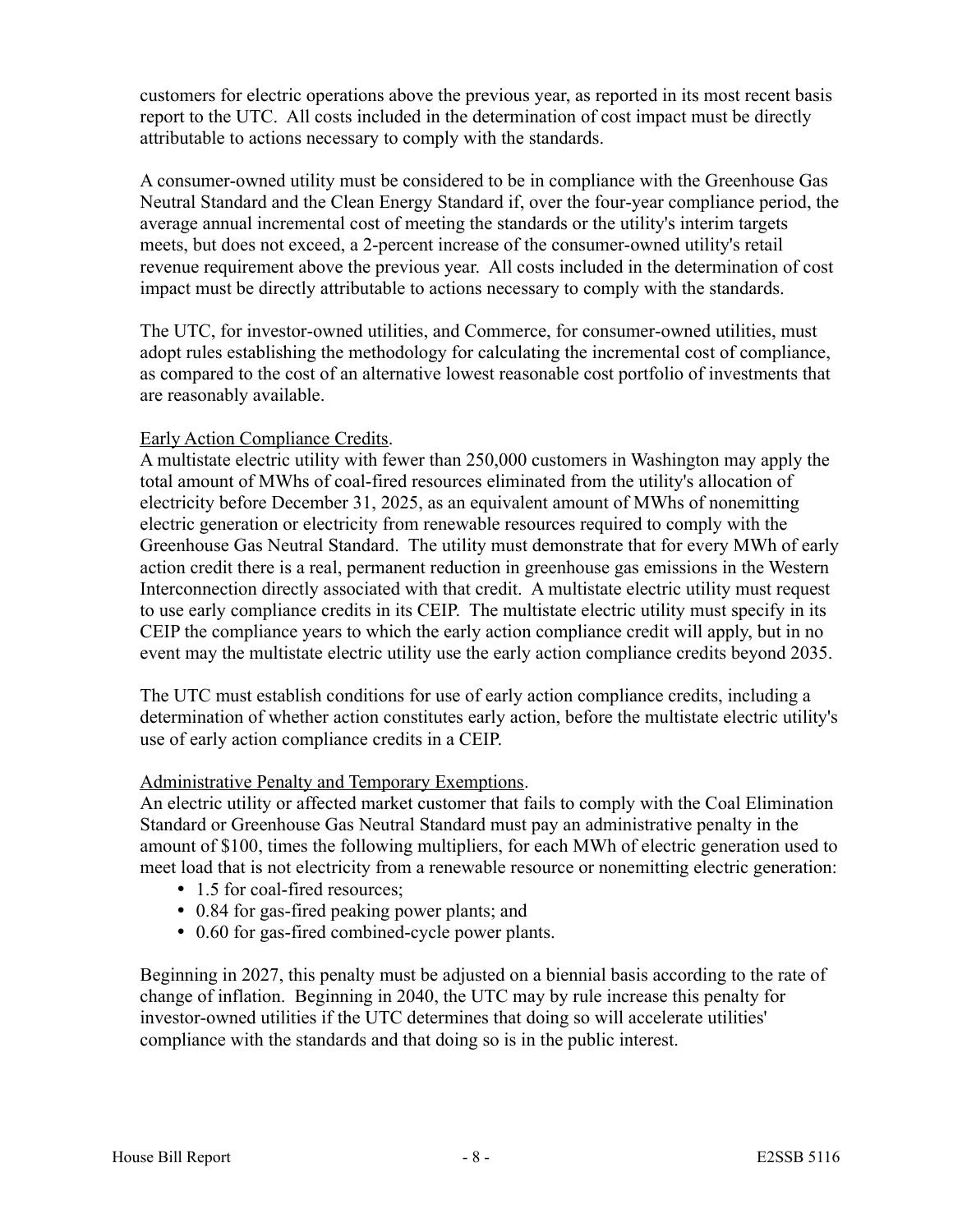An electric utility may, without incurring a penalty for noncompliance, opt to make a payment in the amount of the administrative penalty as an alternative compliance payment under the Greenhouse Gas Neutral Standard.

Upon its own motion or at the request of an investor-owned utility, and after a hearing, the UTC may issue an order relieving the utility of its administrative penalty obligation if it finds that:

- after taking all reasonable measures, the investor-owned utility's compliance is likely to result in conflicts with or compromises to its obligations to comply with the mandatory and enforceable reliability standards of the North American Electric Reliability Corporation (NERC), violate prudent utility practice for assuring resource adequacy, or compromise the power quality or integrity of its system; or
- the investor-owned utility is unable to comply due to reasons beyond its reasonable control.

If the UTC issues an order that relieves the investor-owned utility of its administrative penalty obligation, the UTC may also issue an order temporarily exempting the investorowned utility from the requirements of the Greenhouse Gas Neutral Standard for an amount of time sufficient to allow the investor-owned utility to achieve full compliance.

The governing body of a consumer-owned utility may authorize a temporary exemption from the Greenhouse Gas Neutral Standard, for an amount of time sufficient to allow the consumer-owned utility to achieve full compliance with the standard, if the governing body finds that:

- the consumer-owned utility's compliance with the standard is likely to result in conflicts with or compromises to its obligations to comply with the mandatory and enforceable reliability standards of the NERC, violate prudent utility practice for assuring resource adequacy, or compromise the power quality or integrity of its system; or
- the consumer-owned utility is unable to comply due to reasons beyond its reasonable control; and
- the consumer-owned utility has provided to Commerce a plan demonstrating how it plans to achieve full compliance with the standard.

Upon request by the governing body of a consumer-owned utility, a consumer-owned utility must be relieved of its administrative penalty obligation if the Auditor issues a finding that:

- the governing body has properly issued a temporary exemption for a period of time not to exceed six months; and
- the governing body has submitted to Commerce a plan to take specific actions to achieve full compliance.

Upon issuance of a finding by the Auditor, the consumer-owned utility must submit a progress report to Commerce on achieving full compliance with the standard within the term authorized in the temporary exemption.

The Attorney General may bring a civil action in the name of the state for an appropriate civil remedy including, but not limited to, injunctive relief, penalties, costs, and attorneys' fees, to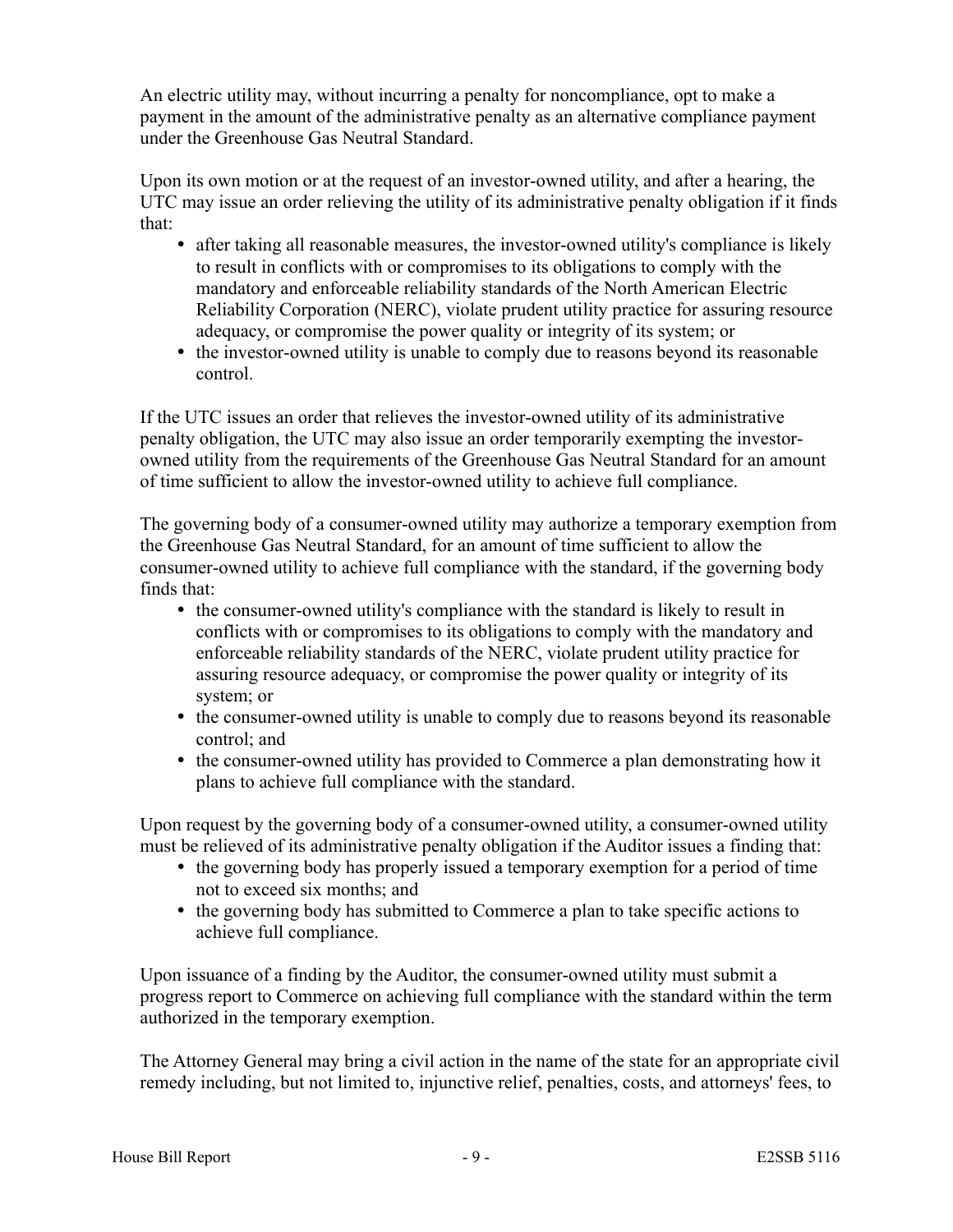enforce compliance with the Coal Elimination Standard or Greenhouse Gas Neutral Standard:

- upon failure of the governing body of a consumer-owned utility to comply with the conditions of a temporary exemption found by the Auditor to be properly adopted or extended; or
- upon failure of the governing body of a consumer-owned utility to comply with a finding by the Auditor that a temporary exemption was not properly granted.

#### Reporting Requirements.

By January 1, 2024, and at least every four years thereafter, Commerce must submit a report to the Legislature that includes the following:

- a review of the Coal Elimination Standard, Greenhouse Gas Neutral Standard, and Clean Energy Standard focused on technologies, forecasts, and existing transmission, and an evaluation of safety, environmental protection, affordability, and system reliability;
- an evaluation identifying the potential benefits and impacts on system reliability associated with achieving the Greenhouse Gas Neutral Standard and the Clean Energy Standard; and
- an evaluation identifying the nature of any anticipated financial costs and benefits to electric utilities, including customer rate impacts and benefits.

If the report indicates adverse system reliability impacts from implementation of the Greenhouse Gas Neutral Standard or Clean Energy Standard, then the Governor, consistent with his or her statutory grant of emergency powers, may suspend or delay implementation of the Greenhouse Gas Neutral Standard or Clean Energy Standard until system reliability impacts can be addressed. Adverse system reliability impacts may include, but are not limited to, the inability of electric utilities or transmission operators to meet reliability standards mandated by law and required by prudent utility practices.

#### Rulemaking Authority.

The UTC may adopt rules to ensure the proper implementation and enforcement of the Coal Elimination Standard, Greenhouse Gas Neutral Standard, and Clean Energy Standard as applied to investor-owned utilities.

The Department of Commerce may adopt rules to ensure the proper implementation and enforcement of the Coal Elimination Standard, Greenhouse Gas Neutral Standard, and Clean Energy Standard as applied to consumer-owned utilities. Nothing in this authority may be construed to restrict the ratemaking authority of the governing body of a consumer-owned utility.

The Department of Commerce must adopt rules establishing reporting requirements for electric utilities to demonstrate compliance with the Coal Elimination Standard, Greenhouse Gas Neutral Standard, and Clean Energy Standard.

The Department of Ecology must adopt rules, in consultation with the UTC and Commerce, to establish requirements for energy transformation project investments including, but not limited to, verification procedures, reporting standards, and other logistical issues as necessary.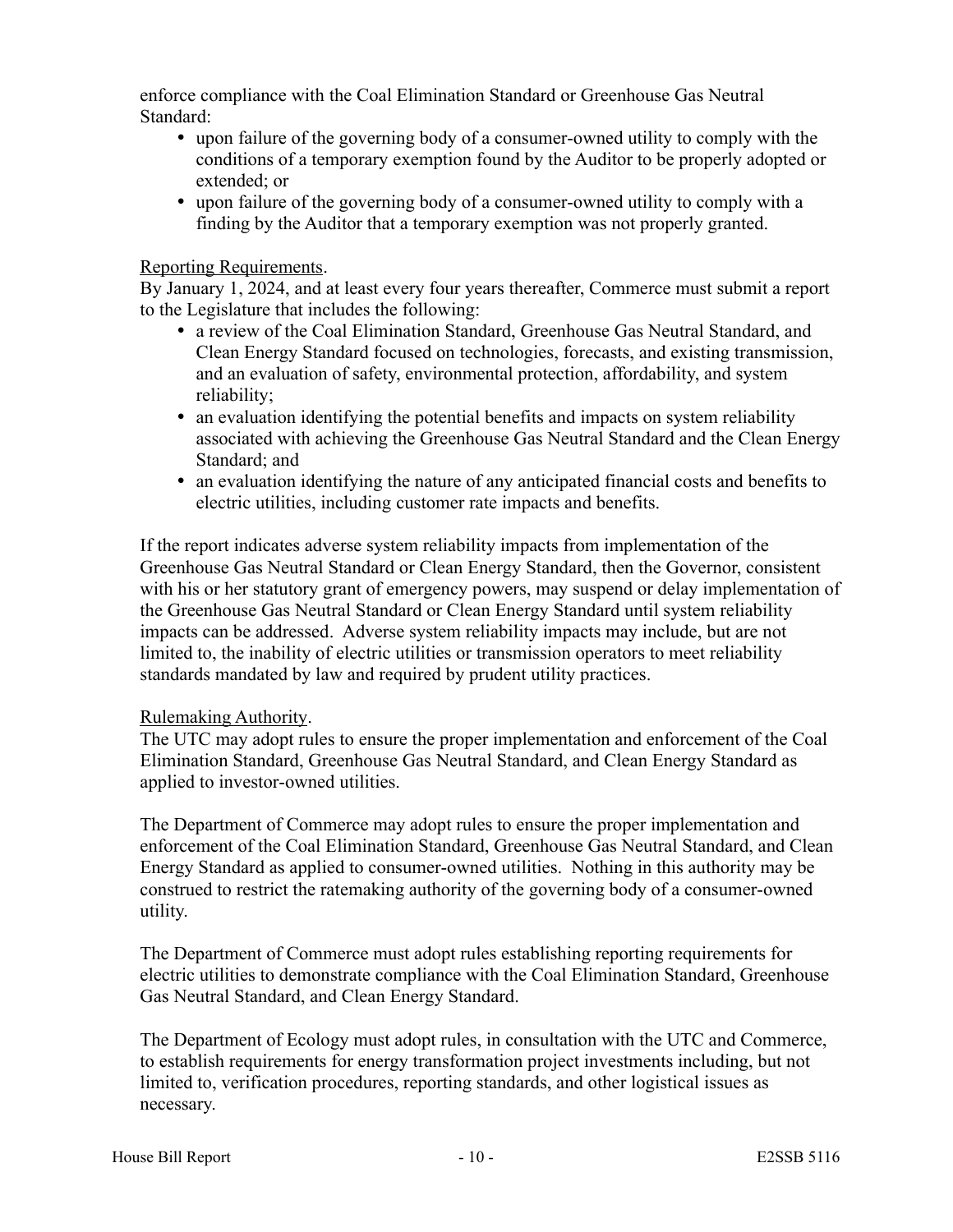Rules must be adopted by January 1, 2021, and may be revised as needed.

# Clean Energy Action Plans and Energy Resource Planning.

For electric utilities required to develop an Integrated Resource Plan (IRP), the IRP must include the following:

- an assessment and 10-year forecast of the availability of regional generation and transmission capacity on which the utility may rely to provide and deliver electricity to its customers;
- a determination of resource adequacy metrics for the resource plan consistent with the forecasts;
- a forecast of distributed energy resources that may be installed by the utility's customers and an assessment of their effect on the utility's load and operations;
- an identification of an appropriate resource adequacy requirement and measurement metric consistent with prudent utility practice in implementing the Coal Elimination Standard, Greenhouse Gas Neutral Standard, and Clean Energy Standard;
- an assessment, informed by the Department of Health's (DOH) Cumulative Impact Analysis, of energy and nonenergy benefits and reductions of burdens to vulnerable communities and highly impacted communities; and
- a 10-year Clean Energy Action Plan for implementing the Coal Elimination Standard, Greenhouse Gas Neutral Standard, and Clean Energy Standard at the lowest reasonable cost, and at an acceptable resource adequacy standard, that identifies the specific actions to be taken by the utility consistent with the long-range IRP.

An electric utility must consider the social cost of greenhouse gas emissions when developing its IRP and Clean Energy Action Plan. An electric utility must incorporate the social cost of greenhouse gas emissions as a cost adder when:

- evaluating and selecting conservation policies, programs, and targets;
- developing IRPs and Clean Energy Action Plans; and
- evaluating and selecting intermediate term and long-term resource options.

By December 31, 2020, and in every resource plan thereafter, an electric utility that is not required to develop an IPR must include in its Resource Plan how it plans to implement the Greenhouse Gas Neutral Standard and Clean Energy Standard over a 10-year period.

# Low-Income Energy Assistance.

Each electric utility must make programs and funding available for energy assistance to lowincome households by July 31, 2021.

Beginning July 31, 2020, Commerce must collect and aggregate data estimating the energy burden and energy assistance need and reported energy assistance for each electric utility. The Department of Commerce must update the aggregated data on a biennial basis, make it publicly accessible on its Internet website, and, to the extent practicable, include geographic attributes. Each electric utility must submit information and assessments relating to lowincome energy assistance to Commerce on a biennial basis.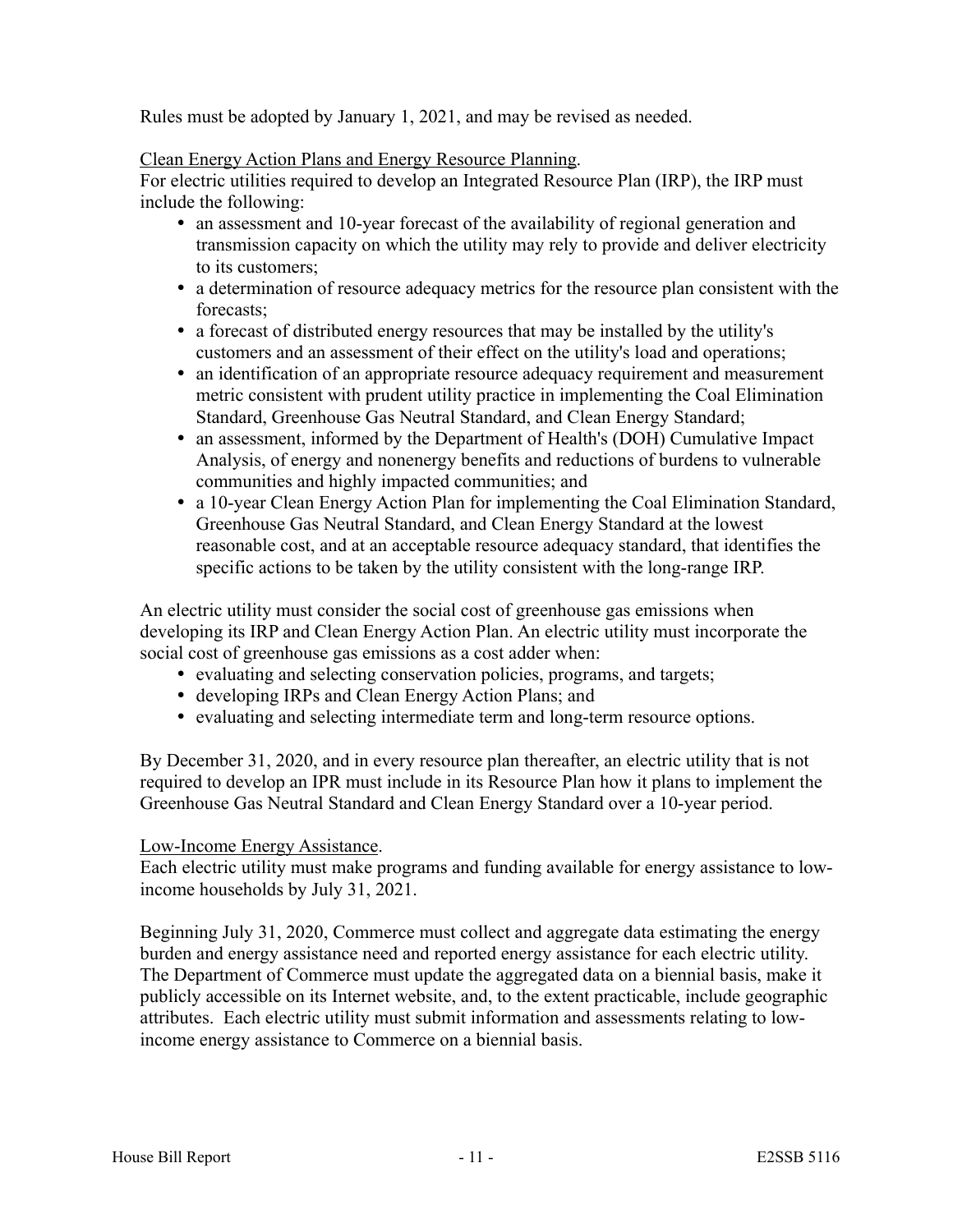The Department of Commerce must submit a biennial report to the Legislature that aggregates information into a statewide summary of energy assistance programs, energy burden, and energy assistance need.

## Asset Condemnation.

The fair market value compensation for an asset that is condemned by a municipal electric utility, public utility district, or irrigation district and that is either demonstrated in an electric utility's Clean Energy Action Plan or CEIP to be used or acquired after the effective date of this act to meet the requirements of the Greenhouse Gas Neutral Standard or Clean Energy Standard, or an asset that generates electricity from renewable resources or nonemitting electric generation, must include but not be limited to a replacement value approach. Additionally, the electric utility may seek, and the court may award, damages attributable to the severance, separation, replacement, or relocation of utility assets. The trier of fact may also consider other damages, as well as offsetting benefits, that it finds just and equitable.

An entity that establishes or extends service to the premises of a customer who is being served by an electric utility or was served by an electric utility prior to the effective date of this act must serve those premises in a manner that complies with the requirements of this act and with the EIA, if applicable. An electric utility or other entity that fails to comply must pay the administrative penalty.

Sales and Use Tax Exemption for Alternative Energy Machinery and Equipment. The expiration date for a sales and use tax exemption for certain alternative energy machinery and equipment for systems greater than 500 kilowatts (kW) in size is extended from January 1, 2020, to January 1, 2030.

Beginning January 1, 2020, through December 31, 2029, the purchaser of eligible alternative energy machinery and equipment for systems greater than 500 kW is entitled to an exemption, in the form of a remittance, in an amount equal to:

- 50 percent of the state and local sales tax paid, if the Department of Labor and Industries (L&I) certifies that the project meets certain labor and procurement standards;
- 75 percent of the state and local sales tax paid, if the L&I certifies that the project meets certain labor and procurement standards and compensates workers at prevailing wage rates; or
- 100 percent of the state and local sales tax paid, if the L&I certifies that the project is developed under a community workforce agreement or project labor agreement.

Beginning January 1, 2020, through December 31, 2029, the purchaser of eligible machinery and equipment for solar energy systems greater than 100 kW but no more than 500 kW is entitled to an exemption, in the form of a remittance, in an amount equal to 50 percent of the state and local sales and use tax paid, if the L&I certifies that the project meets certain labor and procurement standards and the purchaser provides certain documentation.

In order to qualify for a remittance, installation of the eligible machinery and equipment must commence no earlier than January 1, 2020, and be completed by December 31, 2029.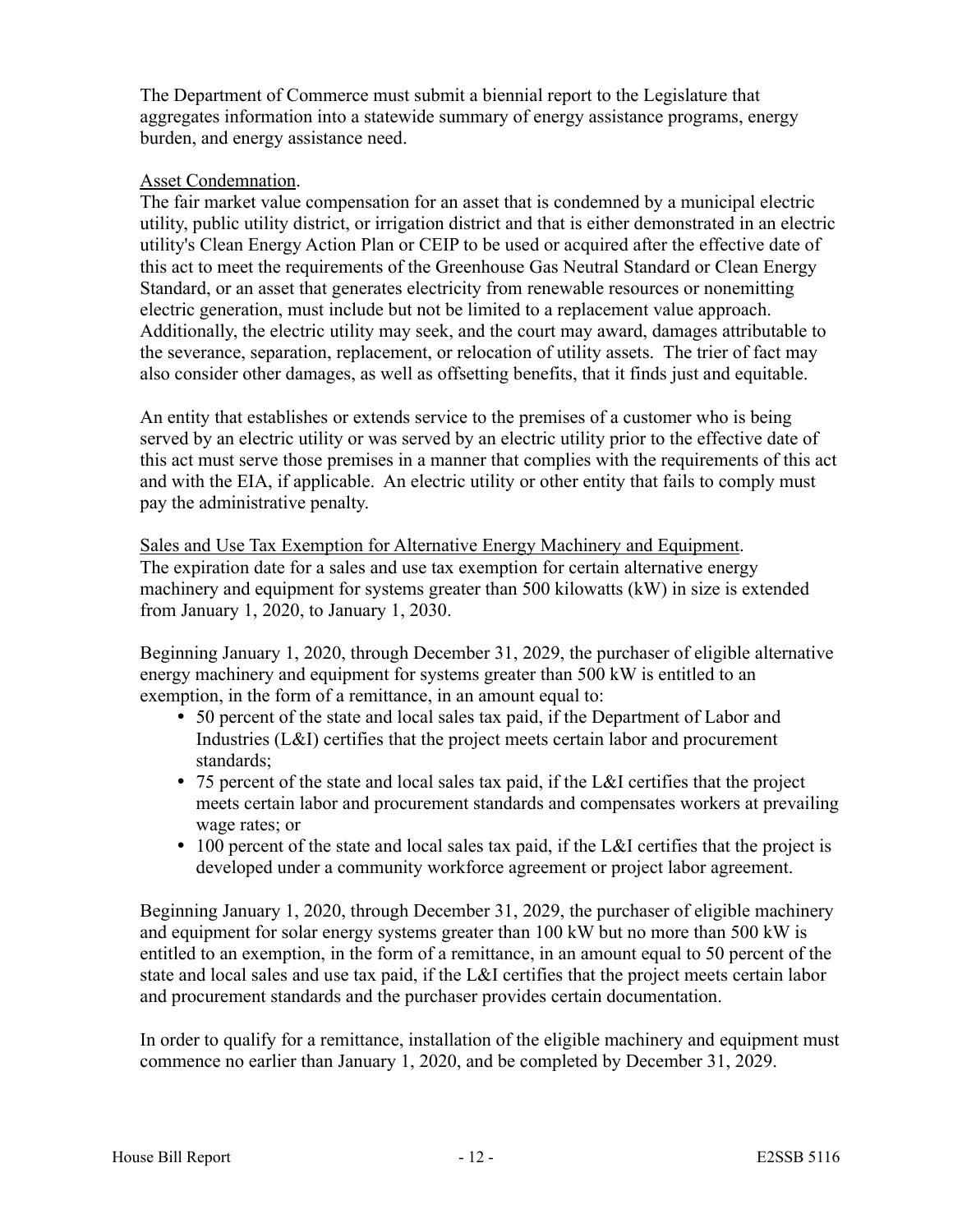Beginning July 1, 2019, through December 31, 2029, the purchaser of eligible machinery and equipment for solar energy systems smaller than 100 kW in size is entitled to an exemption in an amount equal to 100 percent of the state and local sales and use tax paid if the purchaser meets certain requirements. In order to qualify for the exemption, installation of the qualifying machinery must commence no earlier than July 1, 2019, and be completed by December 31, 2029.

The Department of Labor and Industries must adopt rules to implement the requirements for qualification by December 1, 2019.

## Investor-Owned Utility Ratemaking and Cost Deferral.

The UTC has the power upon complaint or upon its own motion to determine the fair value, for ratemaking purposes, of the property of an investor-owned utility that is used and useful for service in the state by or during the rate effective period. The valuation may include consideration of any property of the investor-owned utility acquired or constructed by or during the rate effective period, including the reasonable costs of construction work in progress, to the extent the UTC finds that such an inclusion is in the public interest and will yield fair, just, reasonable, and sufficient rates.

The UTC may provide changes to rates for up to 48 months after the rate effective date using any standard, formula, method, or theory of valuation reasonably calculated to arrive at fair, just, reasonable, and sufficient rates. The UTC must establish an appropriate process to identify, review, and approve investor-owned utility property that becomes used and useful for service in the state after the rate effective date.

An investor-owned utility may account for and defer for later consideration by the UTC costs incurred in connection with major projects in the investor-owned utility's CEIP or selected in the utility's solicitation of bids for delivering electric capacity, energy, capacity and energy, or conservation.

# Transition of Eligible Coal Units.

The definition of "eligible coal plant" is amended to mean a coal-fired electric generation facility that:

- is owned in whole or in part by more than one electrical company as of January 1, 2026; and
- provides, as a portion of the load served by the coal-fired electric generation facility, electricity paid for in rates by customers in the state of Washington.

#### Energy Independence Act.

Beginning January 1, 2030, a qualifying utility is considered to be in compliance with an annual renewable energy target under the EIA if the utility uses electricity from renewable resources, nonemitting electric generation, and renewable energy credits in an amount equal to 100 percent of the utility's average annual retail electric load.

The definition of "eligible renewable resource" is expanded to include federal incremental hydroelectricity.

#### State Energy Strategy.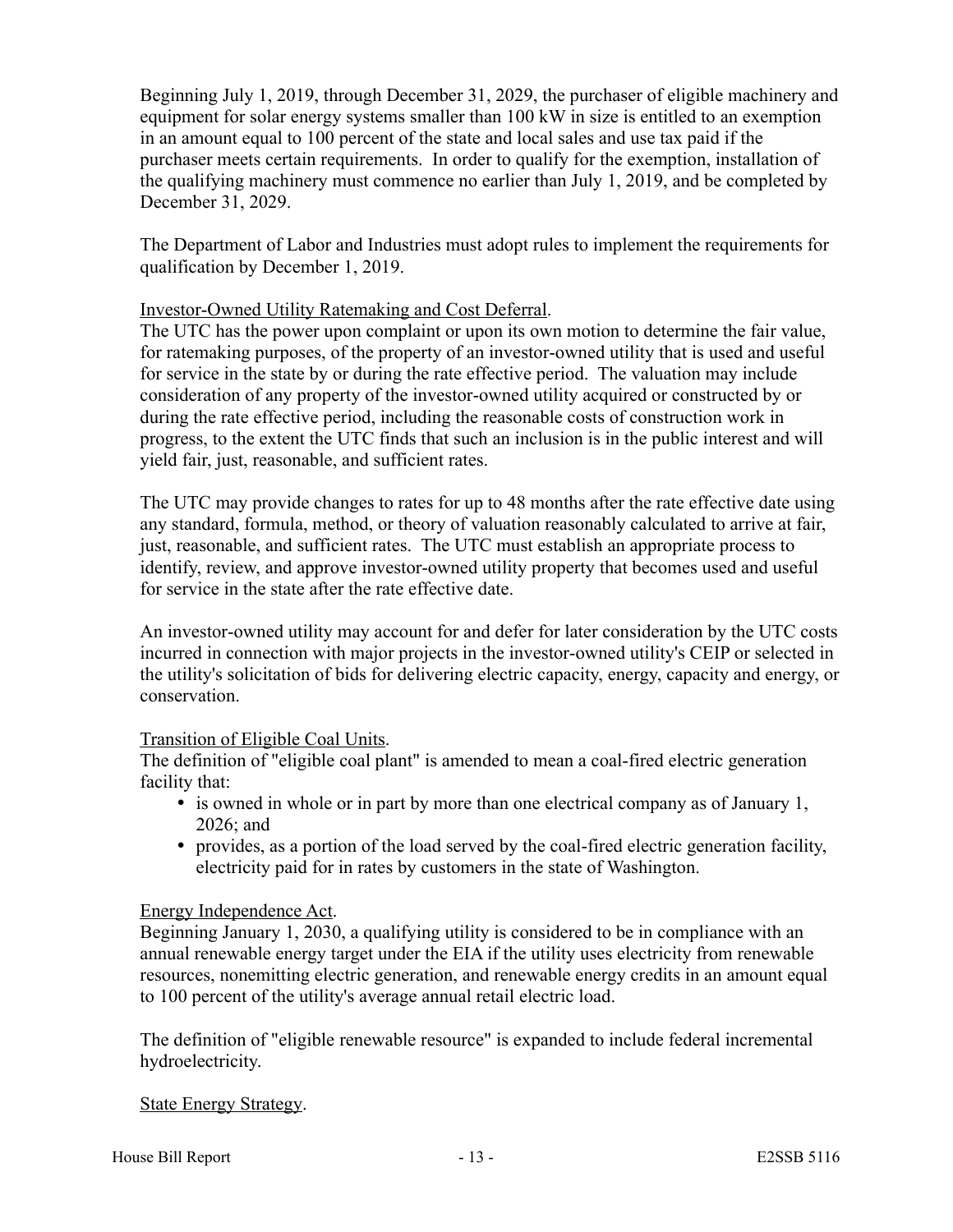By December 31, 2020, and at least once every eight years thereafter, Commerce must review the State Energy Strategy to align it with the requirements of the Coal Elimination Standard, Greenhouse Gas Neutral Standard, and Clean Energy Policy. The Department of Commerce must establish an Energy Strategy Advisory Committee to provide guidance for each review.

## Studies and Analyses.

By December 31, 2020, the DOH must conduct a Cumulative Impact Analysis to designate the communities highly impacted by fossil fuel pollution and climate change in Washington.

By December 31, 2021, Commerce and the UTC must adopt rules establishing the requirements for incorporating the cumulative impact analysis into the criteria for developing Clean Energy Action Plans.

By January 1, 2020, Commerce must convene an Energy and Climate Policy Advisory Committee to develop recommendations to the Legislature for the coordination of existing resources, or the establishment of new ones, for the purposes of:

- examining the costs and benefits of energy-related policies, programs, functions, activities, and incentives; and
- conducting other energy-related studies and analyses as may be directed by the Legislature.

The Energy and Climate Policy Advisory Committee must consist of, at minimum, representatives of each of the state's public four-year institutions of higher education, the Pacific Northwest National Laboratory, and the Washington State Institute for Public Policy.

By December 31, 2022, the Energy Facility Site Evaluation Council must convene a transmission corridors work group and report its findings to the Governor and the appropriate committees of the Legislature.

# Definitions.

"Energy transformation project" means a project or program that provides energy-related goods or services other than the generation of electricity and that results in a reduction in fossil fuel consumption by the customers of an electric utility and in the emission of greenhouse gases attributable to that consumption.

"Nonemitting electric generation" means electricity from a generating facility or resource, including a distributed energy resource, that provides electric energy, capacity, or ancillary services to an electric utility and that does not emit greenhouse gases as a by-product of energy generation. "Nonemitting electric generation" does not include renewable resources.

"Qualified transmission line" means an overhead transmission line that is:

- designed to carry a voltage in excess of 100,000 volts;
- owned in whole or in part by an investor-owned utility; and
- primarily or exclusively used by an investor-owned utility as of the effective date of the act to transmit electricity generated by a coal-fired resource.

"Unbundled renewable energy credit" includes thermal renewable energy credits.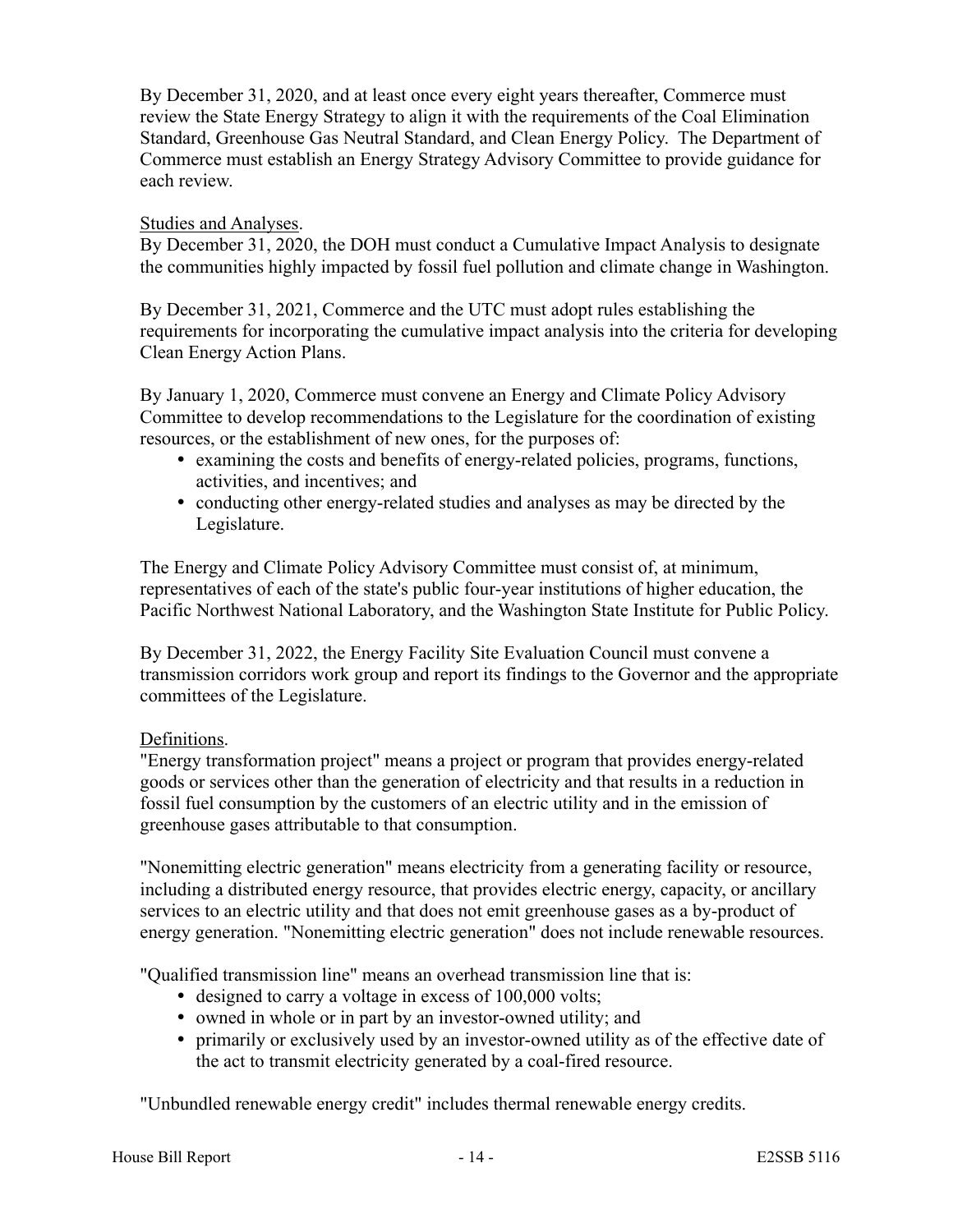## **Appropriation**: None.

## **Fiscal Note**: Available.

**Effective Date of Amended Bill**: The bill contains an emergency clause and takes effect immediately.

## **Staff Summary of Public Testimony** (Environment & Energy):

(In support) This bill allows hydroelectric power to count as renewable. This bill contains flexible compliance mechanisms and cost protections, which are important and critical consumer protection provisions. Utility data transparency is key to the enforcement of this legislation. The bill aligns the requirements of the Energy Independence Act with the new clean energy targets. Equity must be the cornerstone of a clean energy economy, and this bill contains protections for labor and for the most vulnerable communities. This bill addresses historic inequities in the application of the benefits from clean energy and the burdens imposed by pollution and climate change. Local governments in the state are committing to reducing their greenhouse gas emissions from the electricity sector. The final version of this bill needs to have strong interim benchmarks and a clear commitment to attain 100 percent clean energy by 2045. The tax preference in the bill should be expanded to include renewable energy systems smaller than 500 kilowatts. Washington's clean energy grid can be leveraged to decarbonize other sectors of the economy.

(Opposed) This bill is a carbon tax bill and it will be horribly expensive to the end-use customer. This bill contains exemptions and carve-outs that make the bill contradictory and unworkable. This bill would be in direct opposition to the will of the people. The labor requirements in the bill would more than offset the cost savings from the tax preference. The requirements may also be preempted by federal law. The bill effectively prohibits non-union contractors from participating in work on projects that are eligible for the tax preference.

(Other) The requirements for reporting on low-income assistance impose a burden on small cooperatives, which do not have the capacity for such in-depth data gathering and processing. There are cost protections for consumers in the bill now. There is assurance for system reliability. There is language that provides harmonization between the Energy Independence Act and the provisions of this bill. However, the bill should include a tool to provide for the appropriate management of hydropower variability, such as the ability to bank unused renewable energy credits from hydropower for use in low water years in the future. The bill should also include a way to address transactions on the Energy Imbalance Market and should provide tax parity between hydropower and other renewable resources. The issue of asset condemnation needs to be addressed. There should be more clarity around the intended use of the social cost of carbon in the bill. If a utility is able to act on the Coal Elimination Standard early, that early achievement should be able to be banked to be applied to a utility's 2030 obligations. Getting to the future envisioned in this bill will be truly transformative but not without risk. Low energy costs have been the backbone of the state's economy; this bill will cost billions more for ratepayers. Opportunities for direct access and self-generation have yet to be fully recognized in the bill.

# **Staff Summary of Public Testimony** (Finance):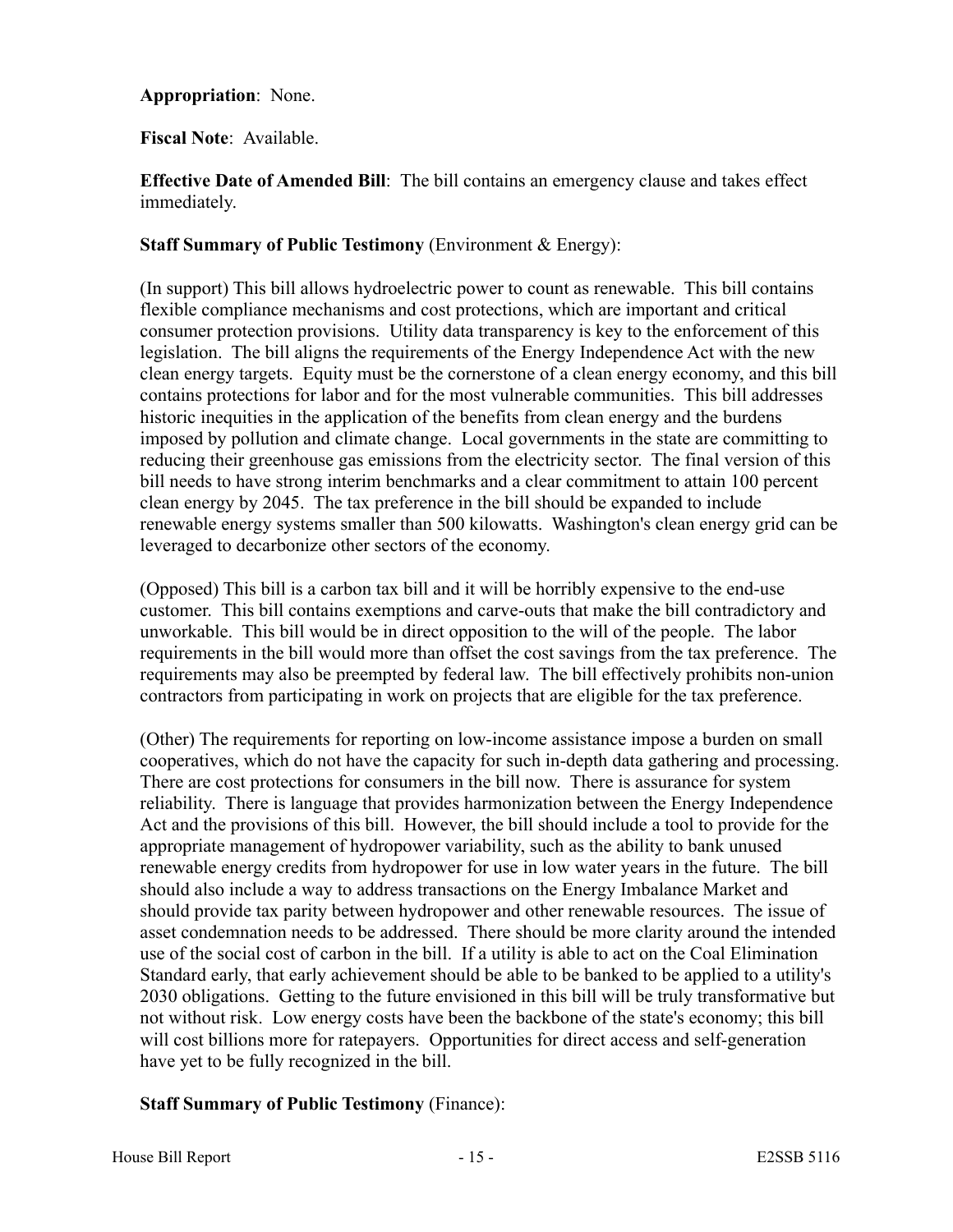(In support) This bill provides a path to reduce carbon emissions for the utility sector and moves towards the type of emission reduction standards outlined in the Paris Accord Agreement. Utility providers are committed to emission reductions.

The sales and use tax exemption will keep Washington renewable energy projects competitive. The strong labor standards in the bill will ensure that the transition results in good, local jobs and improves local economies.

The emissions reduction requirements in this version of the bill have been harmonized with other emission requirements.

(Opposed) There are concerns about financial interests in the bill and the transparency of the agency process.

Any potential benefit of the sales and use tax exemption to taxpayers is offset by the increased costs associated with the prevailing wage requirements. The state would be acting as a regulator of labor and not a proprietor. This could result in federal legal challenges.

(Other) This bill is the result of a lot of work with many stakeholders. There is interest in continuing to work on and improve the bill language.

The costs of complying with the requirements in this bill vary by utility provider, and all increased costs will be embedded in customer costs. The mandate will increase prices to consumers, especially for those utility providers that are required to replace older equipment in order to comply with the requirements. If utilities were required to reach near-zero emissions, the state would receive many of the same environmental benefits and it would be more attainable and less costly to the utility companies to achieve.

There are compounding costs to comply with this and other pieces of adopted legislation.

The four-year costs caps are preferred to the eight-year caps. The eight-year caps add complexity and confusion. The costs caps across various types of energy providers are a matter of equity, fairness, and stability in the private utility industry.

Small-scale solar utility providers should receive the full sales and use tax exemption.

It will be difficult for some utilities to reach the 2030 mandate in the bill. The 2045 zerocarbon standard should be used for planning purposes and not result in penalties.

This bill has provided an opportunity to discuss grid reliability. The provisions that support grid stability improve the legislation. There are mixed feelings and concerns about the condemnation language.

Some believe that ensuring tax parity for hydropower is important. Others do not want hydropower to be subject to the same requirements as other energy sources.

The four-year adoption timeline and modifications to rulemaking have improved the bill language.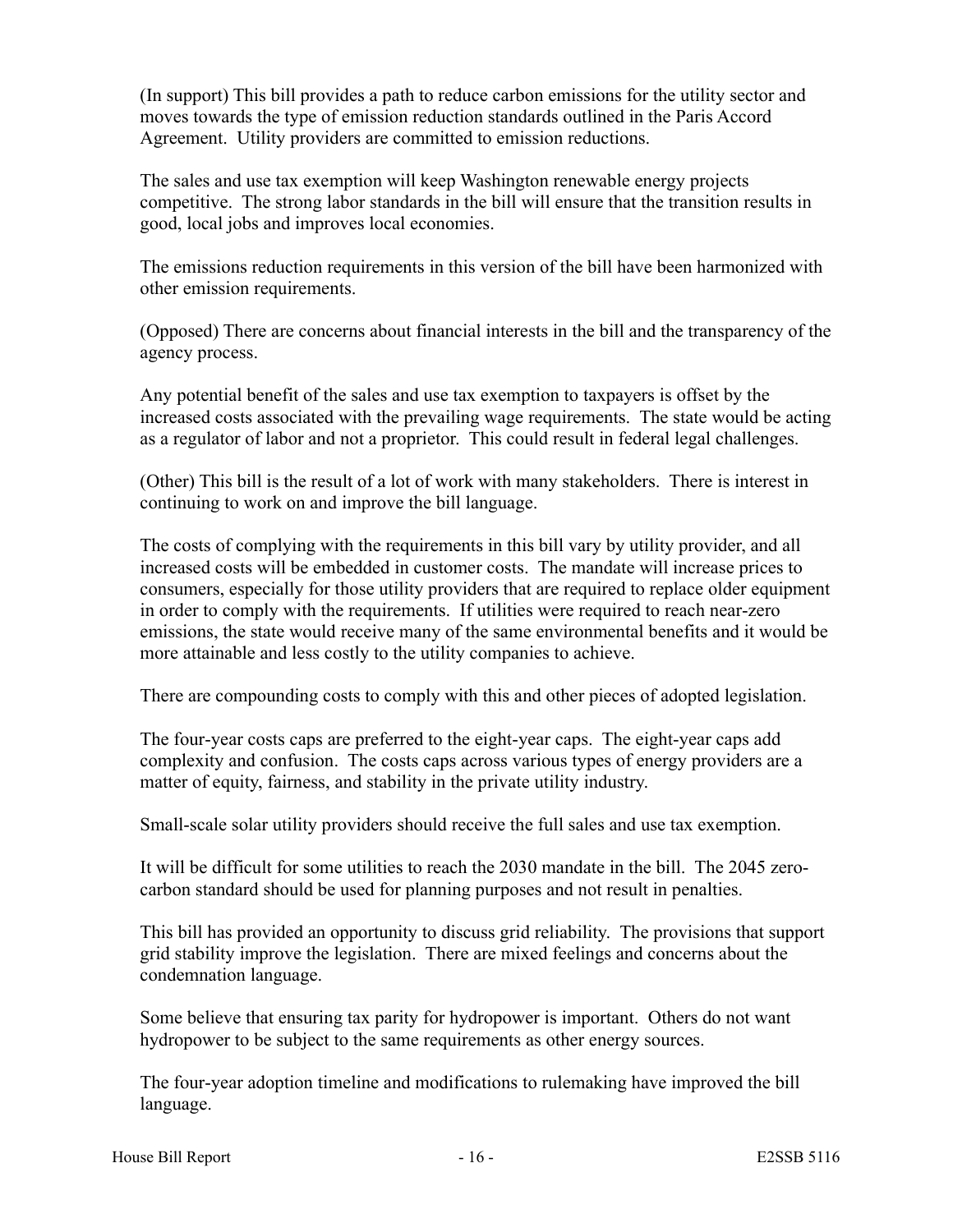Concerns were expressed about the bundled renewable energy credit treatment.

# **Staff Summary of Public Testimony** (Appropriations):

(In support) This bill would be the most significant piece of climate legislation the state has ever adopted. This is a reasonable yet ambitious bill to transition to clean energy while supporting low-income utility customers and protecting workers.

There has been an exhaustive and inclusive stakeholder process. Key policy provisions have been incorporated into the bill to make it better, including: safety, affordability, and system reliability provisions; protection of large investments; regulatory reform tools for regulators; continued value of existing resources, especially hydroelectric generation; protection of local governing bodies' authority; multi-year compliance; cost management and harmonization with Initiative 937; and protection of a neutral process regarding potential, though unlikely, condemnation actions related to this bill. These fixes, along with maintaining the 2045 target, have increased stakeholder support. However, additional changes should be made to clarify the cost-cap and deferral implementation provisions. The bill should assure that the 2045 goal will be used as a planning standard, and many are still concerned with tax parity provisions for hydropower.

# (Opposed) None.

(Other) This bill has merits and will transform industry; however, that transformation presents risks. Important provisions were added providing protections for significant investments from the risk of condemnation. There are some additional structural requests for how that language is incorporated into the bill, but the changes have gone through long negotiations and may be okay. Since the bill will transform industry, perhaps in unexpected ways, a regulatory model that evolves with businesses is important.

This bill will change the fundamental operational objective of utilities in Washington. Instead of striving to minimize costs, electric utilities will prioritize the minimization of carbon emissions. Many stakeholders and legislators have worked to ensure this new mission is implemented in a way that maintains the reliable and low-cost electric system that powers Washington's robust economy and enables high quality of life.

Tax parity is a concern. The bill includes tax reductions on equipment and labor for renewable resources other than hydropower. This should be expanded to include an incentive for expenditures on hydropower assets. Hydropower is a zero-emission resource without which the goals of this legislation could not be met. Hydropower is needed to integrate renewable resources, including wind and solar to fill the gaps at night when the wind does not blow. Hydropower provides attributes that other renewables cannot match.

**Persons Testifying** (Environment & Energy): (In support) Joni Bosh, Northwest Energy Coalition; Kelly Hall, Climate Solutions; Jesse Piedfort, Sierra Club; Clifford Traisman, Washington Conservation Voters; Neil Hartman, Building and Construction Trades Council; David Mendoza, Front and Centered; Bruce Speight, Environment Washington; Celia Jackson, King County; Amanda Jashan, Renewable Northwest; Marian Dacca, Tacoma